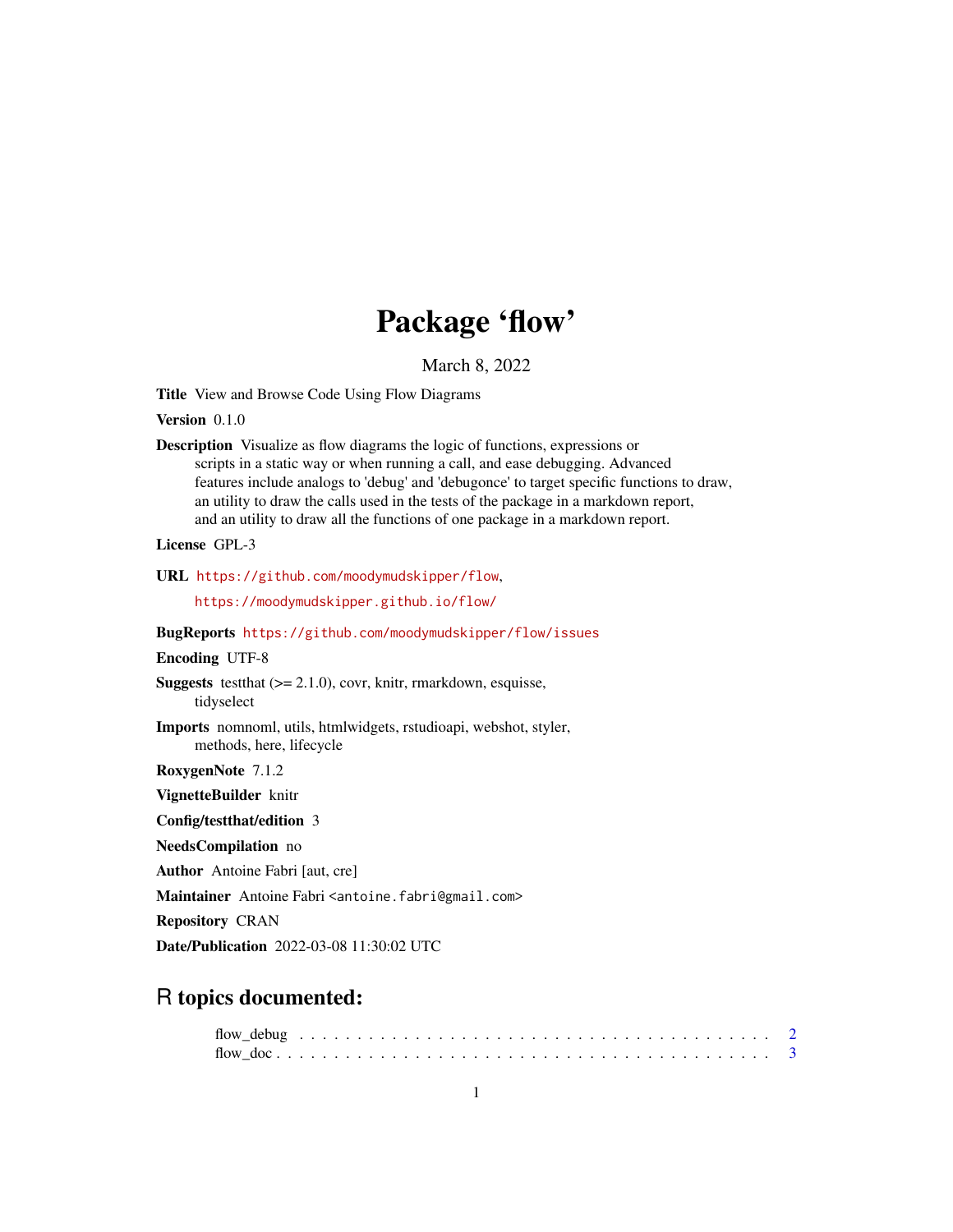<span id="page-1-0"></span>

| Index | 12 |
|-------|----|
|       |    |
|       |    |
|       |    |
|       |    |
|       |    |
|       |    |

flow\_debug *Debug With Flow Diagrams*

# Description

These functions are named after the base functions debug(), undebug() and debugonce(). flow\_debug() will call flow\_run(), with the same additional arguments, on all the following calls to f() until flow\_undebug() is called. flow\_debugonce() will only call flow\_run() on the next call to f().

# Usage

```
flow_debug(
  f,
 prefix = NULL,
 code = TRUE,narrow = FALSE,
  truncate = NULL,
  swap = TRUE,out = NULL,
 browse = FALSE
\mathcal{L}flow_debugonce(
  f,
 prefix = NULL,
 code = TRUE,
 narrow = FALSE,
  truncate = NULL,
  swap = TRUE,out = NULL,
  browse = FALSE
)
```

```
flow_undebug(f)
```
#### Arguments

f function to debug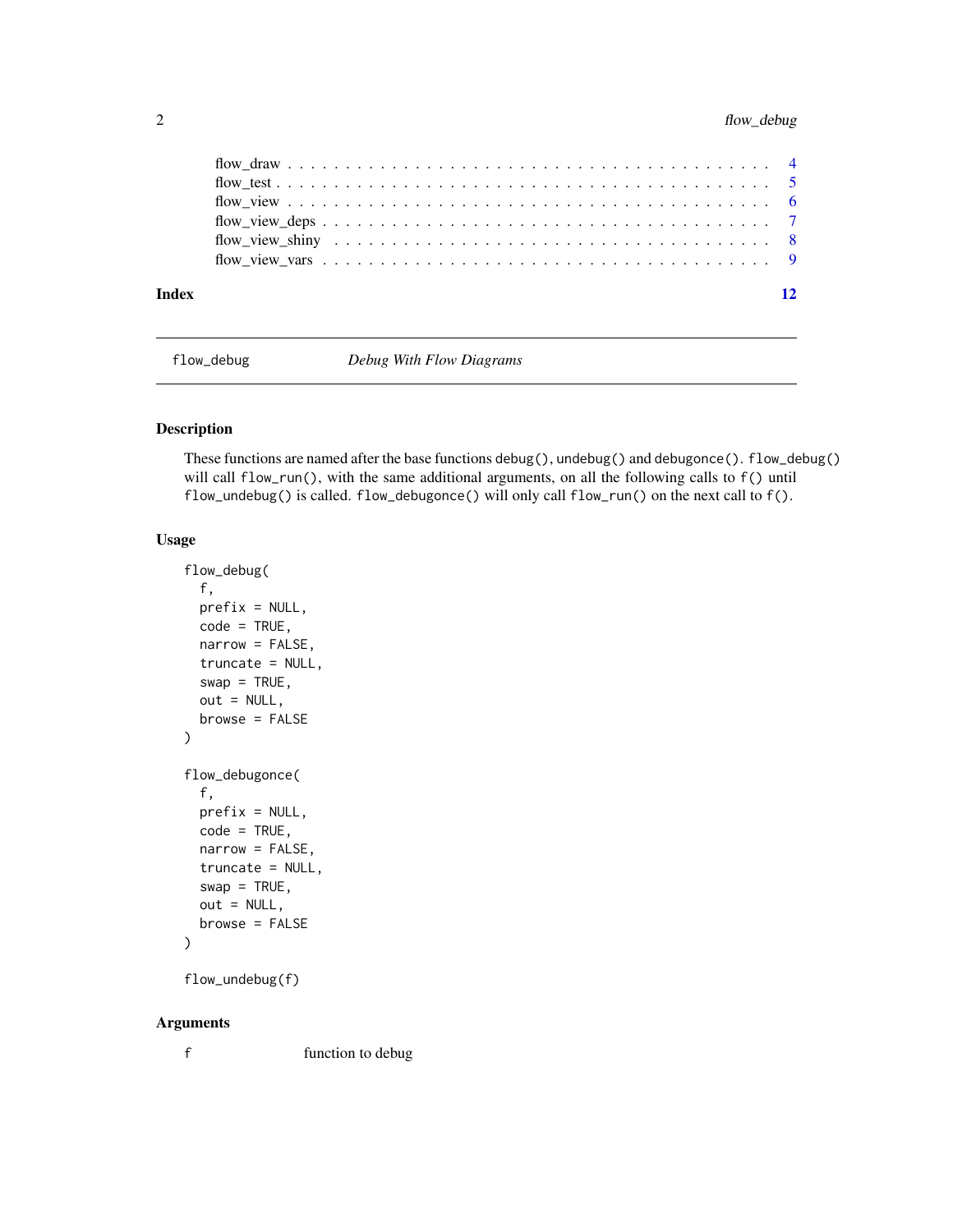#### <span id="page-2-0"></span>flow\_doc 3

| prefix   | prefix to use for special comments in our code used as block headers, must start<br>with "#", several prefixes can be provided                                                                                                                                      |
|----------|---------------------------------------------------------------------------------------------------------------------------------------------------------------------------------------------------------------------------------------------------------------------|
| code     | Whether to display the code in code blocks or only the header, to be more com-<br>pact, if NA, the code will be displayed only if no header is defined by special<br>comments                                                                                       |
| narrow   | TRUE makes sure the diagram stays centered on one column (they'll be longer<br>but won't shift to the right)                                                                                                                                                        |
| truncate | maximum number of characters to be printed per line                                                                                                                                                                                                                 |
| swap     | whether to change var $\leq$ -if(cond) expr into if(cond) var $\leq$ -expr so the di-<br>agram displays better                                                                                                                                                      |
| out      | a path to save the diagram to. Special values "html", "htm", "png", "pdf", "jpg"<br>and "jpeg" can be used to export the object to a temp file of the relevant for-<br>mat and open it, if a regular path is used the format will be guessed from the<br>extension. |
| browse   | whether to debug step by step (block by block), can also be a vector of block<br>ids, in this case browser () calls will be inserted at the start of these blocks                                                                                                   |

# Details

By default, unlike debug() and debugonce(), flow\_debug() and flow\_debugonce() don't trigger a debugger but only draw diagrams, this is consistent with flow\_run()'s defaults. To browse through the code, use the browse argument.

### Value

These functions return NULL invisibly (called for side effects)

flow\_doc *Draw Flow Diagrams for an Entire Package*

# Description

Draw Flow Diagrams for an Entire Package

# Usage

```
flow_doc(
 pkg = NULL,
 prefix = NULL,
  code = TRUE,
  narrow = FALSE,
  truncate = NULL,
  swap = TRUE,out = NULL,engine = c("nomnoml", "plantuml")
\mathcal{E}
```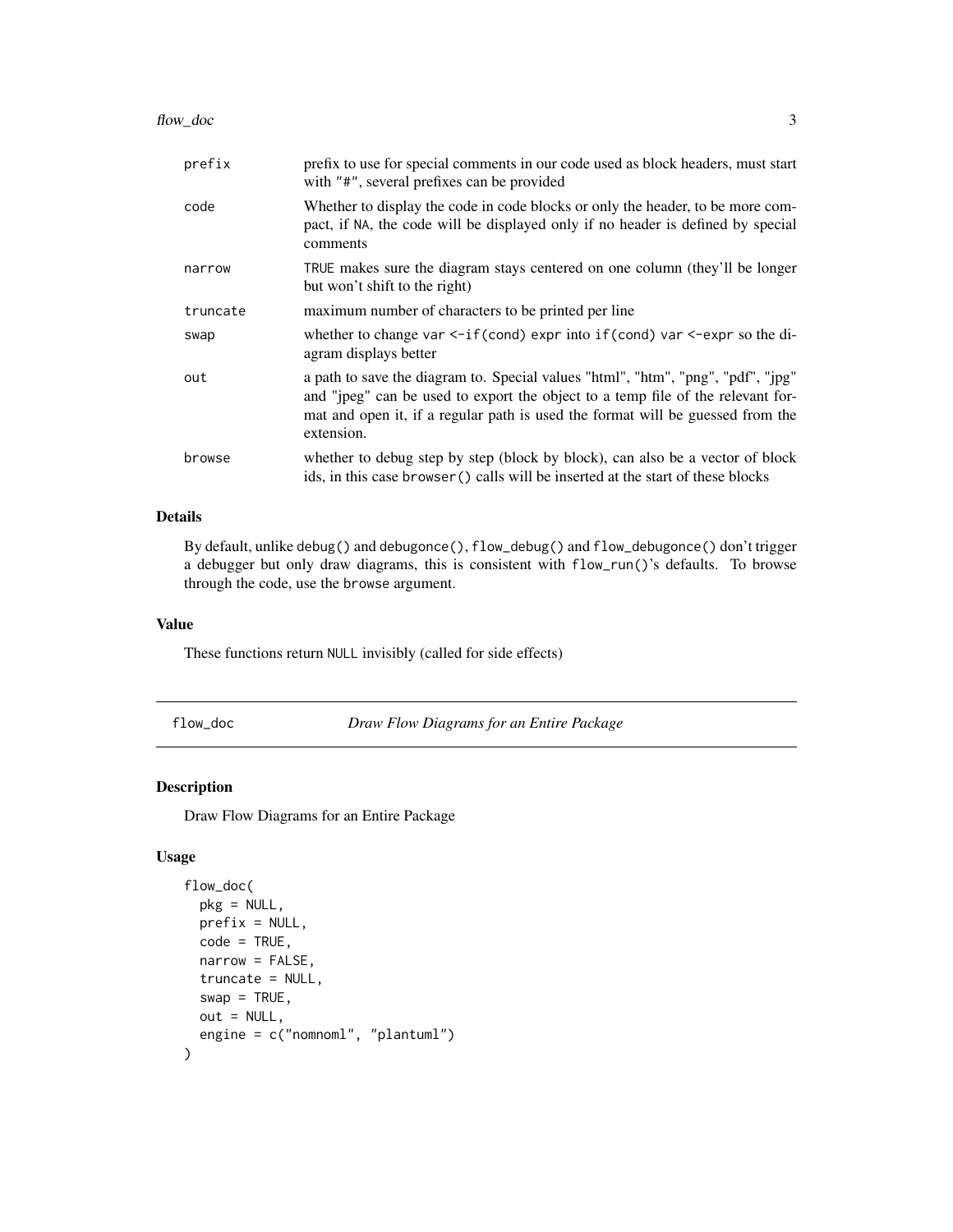# <span id="page-3-0"></span>Arguments

| pkg      | package name as a string                                                                                                                                                      |
|----------|-------------------------------------------------------------------------------------------------------------------------------------------------------------------------------|
| prefix   | prefix to use for special comments in our code used as block headers, must start<br>with "#", several prefixes can be provided                                                |
| code     | Whether to display the code in code blocks or only the header, to be more com-<br>pact, if NA, the code will be displayed only if no header is defined by special<br>comments |
| narrow   | TRUE makes sure the diagram stays centered on one column (they'll be longer<br>but won't shift to the right)                                                                  |
| truncate | maximum number of characters to be printed per line                                                                                                                           |
| swap     | whether to change var $\leq$ -if(cond) expr into if(cond) var $\leq$ -expr so the di-<br>agram displays better                                                                |
| out      | path to output (. html or . md), if left NULL a temp <i>html</i> file will be created and<br>opened.                                                                          |
| engine   | either "nomnoml" (default) or "plantuml" (experimental), if the latter, argu-<br>ments prefix, narrow, and code                                                               |

### Details

if pkg and out are both left NULL, a vignette diagrams.md will be built in the root, so that pkgdown::build\_site will use it as an additional page. See also the vignette *"Build reports to document functions and unit tests"*.

#### Value

Returns NULL invisibly (called for side effects).

flow\_draw *Draw Diagram From Debugger*

# Description

flow\_draw() should only be used in the debugger triggered by a call to flow\_run(), or following a call to flow\_debug() or flow\_debugonce(). d is an active binding to flow\_draw(), it means you can just type d (without parentheses) instead of flow\_draw().

# Usage

flow\_draw()

d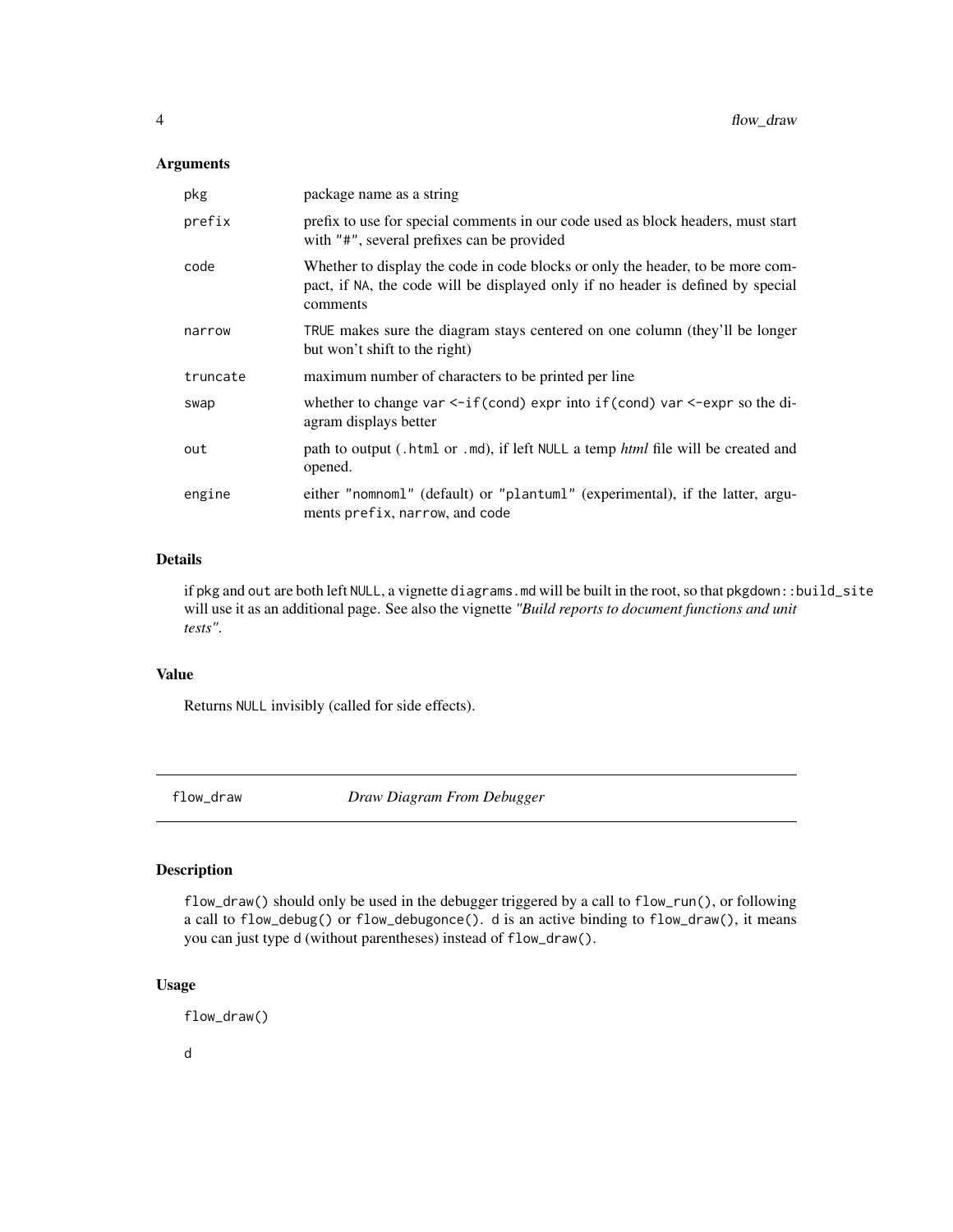#### <span id="page-4-0"></span>flow\_test 5

### Details

d was designed to look like the other shortcuts detailed in ?browser, such as f, c etc... It differs however in that it can be overridden. For instance if the function uses a variable d or that a parent environment contains a variable d, flow::d won't be found. In that case you will have to use flow\_draw().

If d or flow\_draw() are called outside of the debugger they will return NULL silently.

# Value

Returns NULL invisibly (called for side effects)

flow\_test *Build Report From Tests*

#### Description

Build a markdown report from test scripts, showing the paths taken in tested functions, and where they fail if they do. See also the vignette *"Build reports to document functions and unit tests"*.

#### Usage

```
flow_test(
 prefix = NULL,
  code = TRUE,narrow = FALSE,
  truncate = NULL,
  swap = TRUE,out = NULL,failed_only = FALSE
)
```
#### Arguments

| prefix      | prefix to use for special comments in our code used as block headers, must start<br>with "#", several prefixes can be provided                                                |
|-------------|-------------------------------------------------------------------------------------------------------------------------------------------------------------------------------|
| code        | Whether to display the code in code blocks or only the header, to be more com-<br>pact, if NA, the code will be displayed only if no header is defined by special<br>comments |
| narrow      | TRUE makes sure the diagram stays centered on one column (they'll be longer<br>but won't shift to the right)                                                                  |
| truncate    | maximum number of characters to be printed per line                                                                                                                           |
| swap        | whether to change var $\leq$ -if(cond) expr into if(cond) var $\leq$ -expr so the di-<br>agram displays better                                                                |
| out         | path to output (. html or . md), if left NULL a temp <i>html</i> file will be created and<br>opened.                                                                          |
| failed_only | whether to restrict the report to failing tests only                                                                                                                          |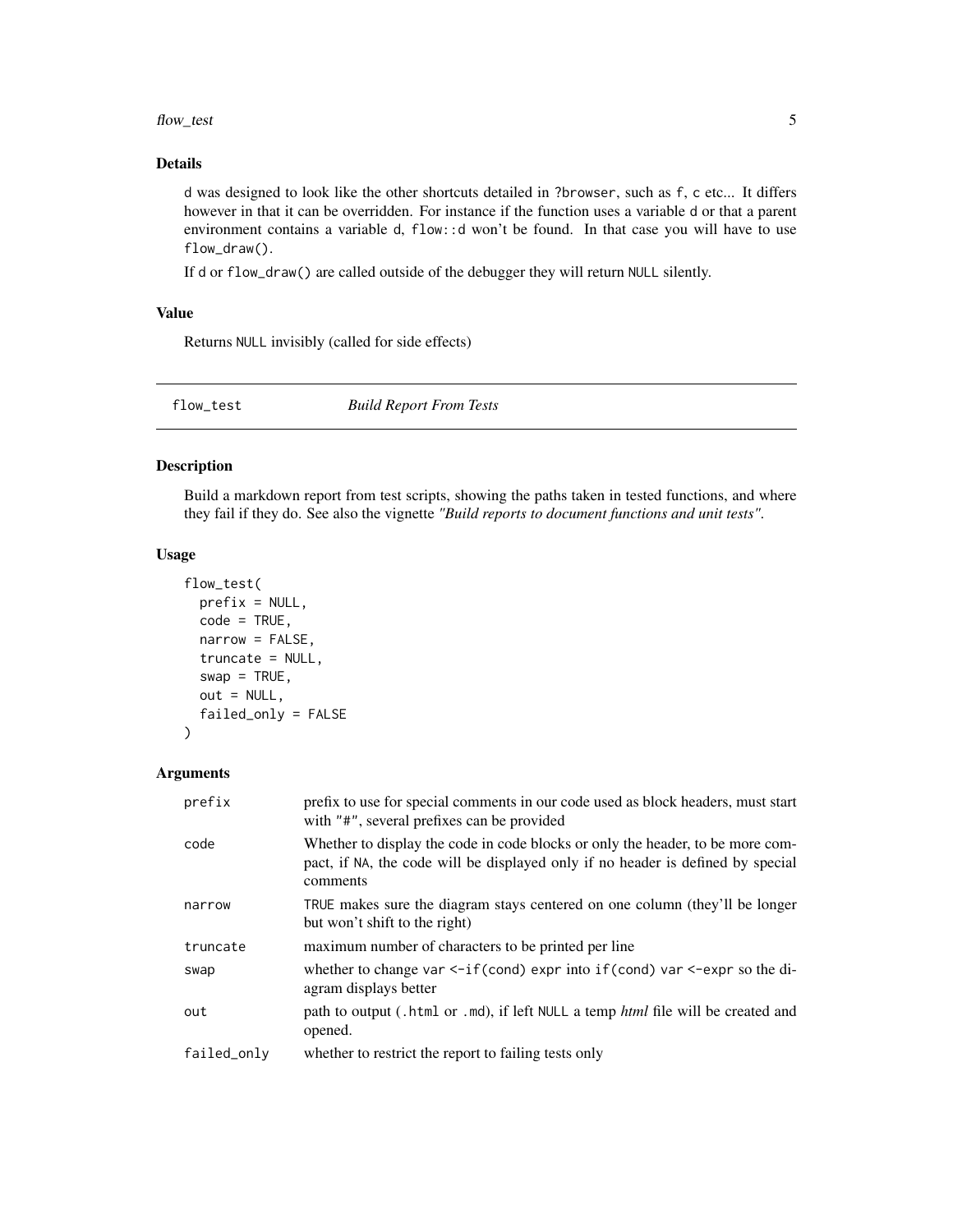# <span id="page-5-0"></span>Value

Returns NULL invisibly (called for side effects)

flow\_view *View function as flow chart*

### Description

flow\_view() shows the code of a function as a flow diagram, flow\_run() runs a call and draws the logical path taken by the code.

#### Usage

```
flow_view(
  x,
 prefix = NULL,
  code = TRUE,narrow = FALSE,
  truncate = NULL,
  nested_fun = NULL,
  swap = TRUE,out = NULL,engine = c("nomnoml", "plantuml")
\mathcal{L}flow_run(
  x,
 prefix = NULL,
 code = TRUE,narrow = FALSE,
  truncate = NULL,
  swap = TRUE,out = NULL,browse = FALSE
)
```
# Arguments

| x      | a call, a function, or a path to a script                                                                                                                                     |
|--------|-------------------------------------------------------------------------------------------------------------------------------------------------------------------------------|
| prefix | prefix to use for special comments in our code used as block headers, must start<br>with "#", several prefixes can be provided                                                |
| code   | Whether to display the code in code blocks or only the header, to be more com-<br>pact, if NA, the code will be displayed only if no header is defined by special<br>comments |
| narrow | TRUE makes sure the diagram stays centered on one column (they'll be longer<br>but won't shift to the right)                                                                  |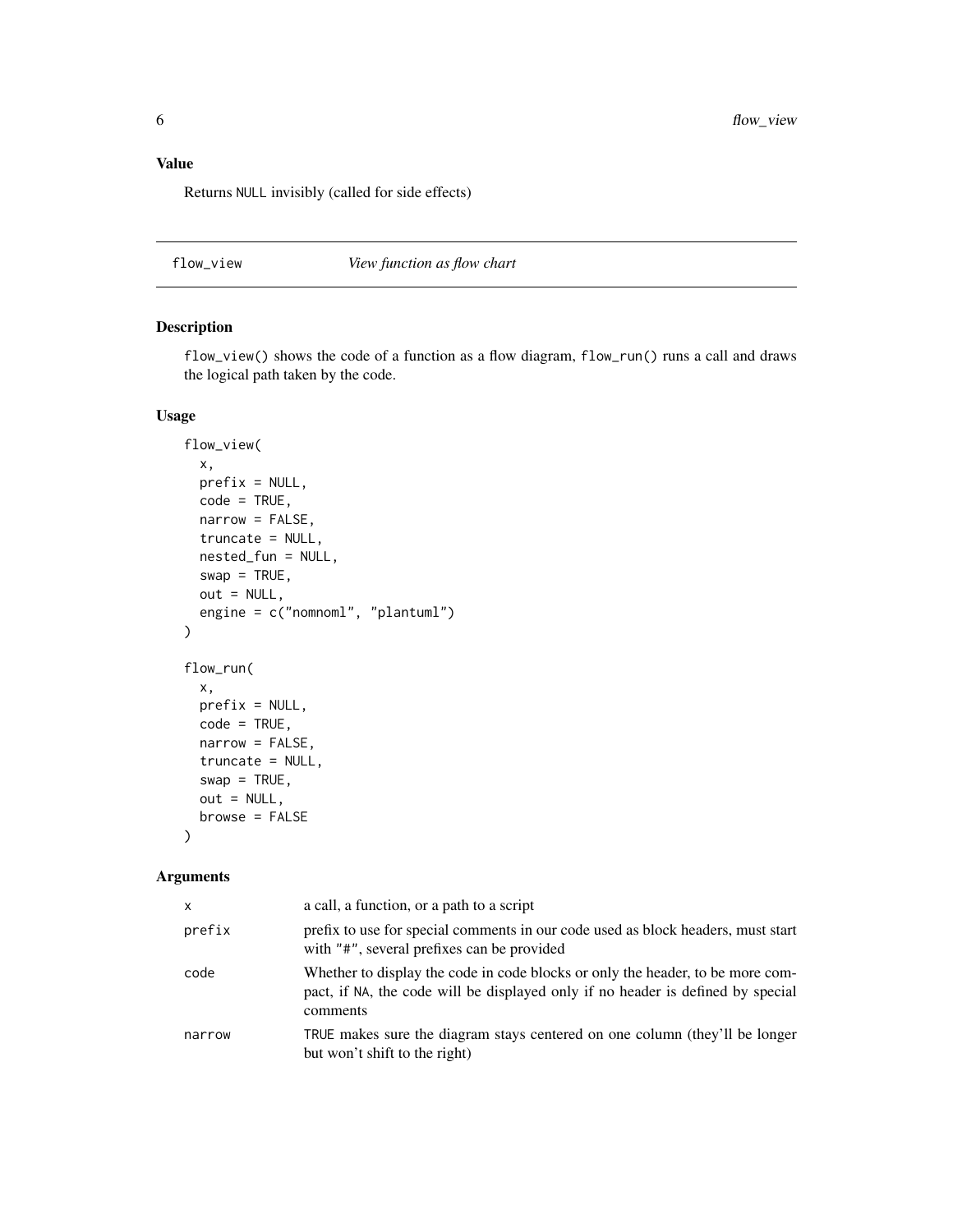<span id="page-6-0"></span>

| truncate   | maximum number of characters to be printed per line                                                                                                                                                                                                                 |
|------------|---------------------------------------------------------------------------------------------------------------------------------------------------------------------------------------------------------------------------------------------------------------------|
| nested_fun | if not NULL, the index or name of the function definition found in x that we wish<br>to inspect                                                                                                                                                                     |
| swap       | whether to change var $\leq$ -if(cond) expr into if(cond) var $\leq$ -expr so the di-<br>agram displays better                                                                                                                                                      |
| out        | a path to save the diagram to. Special values "html", "htm", "png", "pdf", "jpg"<br>and "jpeg" can be used to export the object to a temp file of the relevant for-<br>mat and open it, if a regular path is used the format will be guessed from the<br>extension. |
| engine     | either "nomnoml" (default) or "plantuml" (experimental), if the latter, argu-<br>ments prefix, narrow, and code                                                                                                                                                     |
| browse     | whether to debug step by step (block by block), can also be a vector of block<br>ids, in this case browser () calls will be inserted at the start of these blocks                                                                                                   |

#### Details

On some system the output might sometimes display the box character when using the nomnoml engine, this is due to the system not recognizing the Braille character \u2800. This character is used to circumvent a nomnoml shortcoming: lines can't start with a standard space and multiple subsequent spaces might be collapsed. To choose another character, set the option flow.indenter, for instance : options(flow.indenter = "\u00b7").

#### Value

flow\_view() returns NULL invisibly, or the output path invisibly if out is not NULL (called for side effects). flow\_run() returns the output of the wrapped call.

# Examples

flow\_view(rle) flow\_run(rle(c(1, 2, 2, 3)))

flow\_view\_deps *Show dependency graph of a function*

#### Description

# [Experimental]

# Usage

```
flow_view_deps(
 fun,
 max\_depth = Inf,trim = NULL,promote = NULL,
```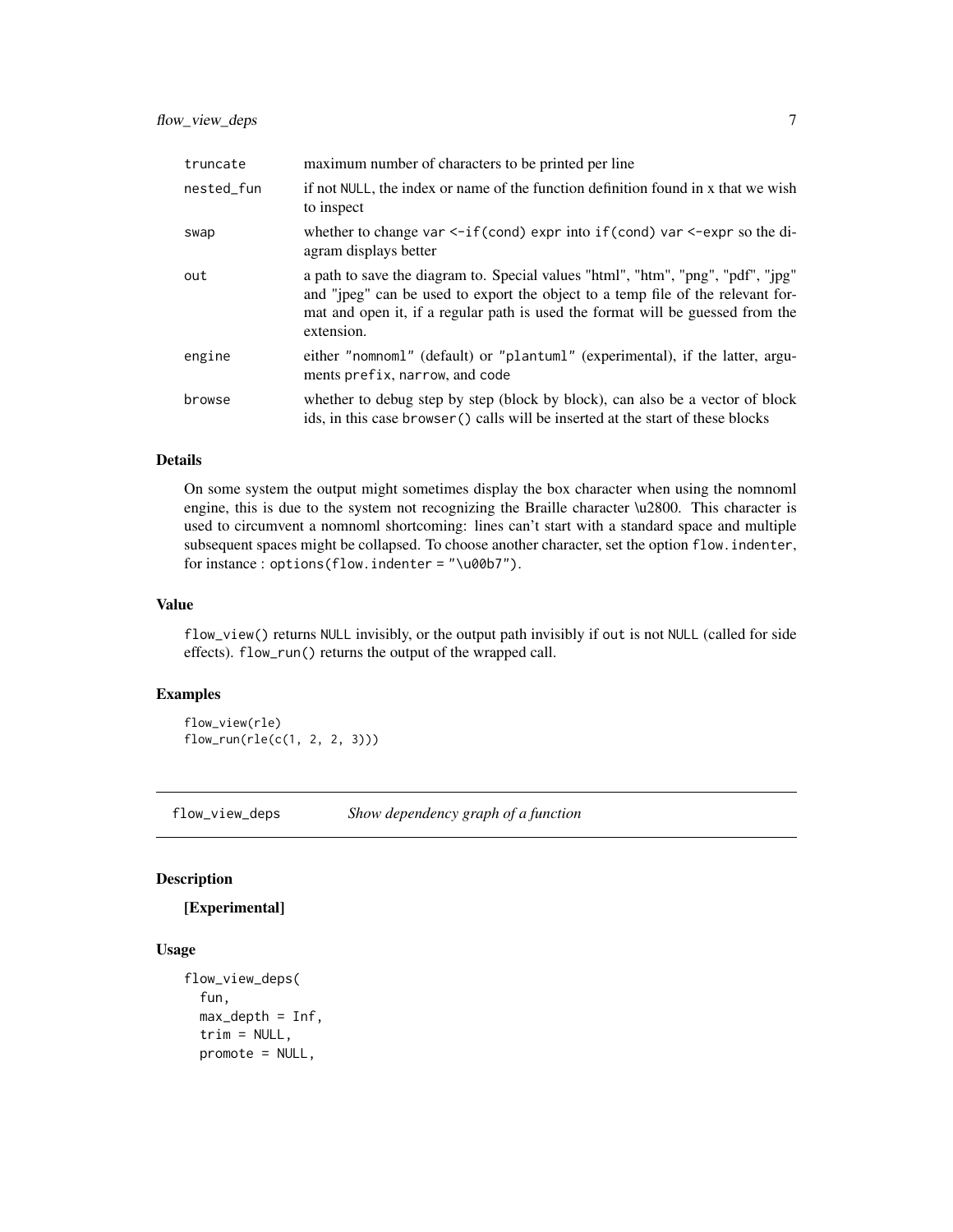```
demote = NULL,
 hide = NULL,
 show_imports = c("functions", "packages", "none"),
 out = NULL,lines = TRUE
\mathcal{L}
```
# Arguments

| fun          | A function, can be of the form fun, $pkg::fun, pkg::fun, if in the form fun,$<br>the binding should be located in a package namespace or the global environment                                                                                                     |
|--------------|---------------------------------------------------------------------------------------------------------------------------------------------------------------------------------------------------------------------------------------------------------------------|
| max_depth    | An integer, the maximum depth to display                                                                                                                                                                                                                            |
| trim         | A vector or list of function names where the recursion will stop                                                                                                                                                                                                    |
| promote      | A vector or list of external functions to show as internal functions                                                                                                                                                                                                |
| demote       | A vector or list of internal functions to show as external functions                                                                                                                                                                                                |
| hide         | A vector or list of internal functions to completely remove from the chart                                                                                                                                                                                          |
| show_imports | Whether to show imported "functions", only "packages", or "none"                                                                                                                                                                                                    |
| out          | a path to save the diagram to. Special values "html", "htm", "png", "pdf", "ipg"<br>and "jpeg" can be used to export the object to a temp file of the relevant for-<br>mat and open it, if a regular path is used the format will be guessed from the<br>extension. |
| lines        | Whether to show the number of lines of code next to the function name                                                                                                                                                                                               |

# Details

Exported functions are shown in blue, unexported functions are shown in yellow.

# Examples

flow\_view\_deps(flow\_view\_deps)

flow\_view\_shiny *Visualize a shiny app's dependency graph*

# Description

# [Experimental]

# Usage

```
flow_view_shiny(
  fun,
 max\_depth = Inf,trim = NULL,
 promote = NULL,
```
<span id="page-7-0"></span>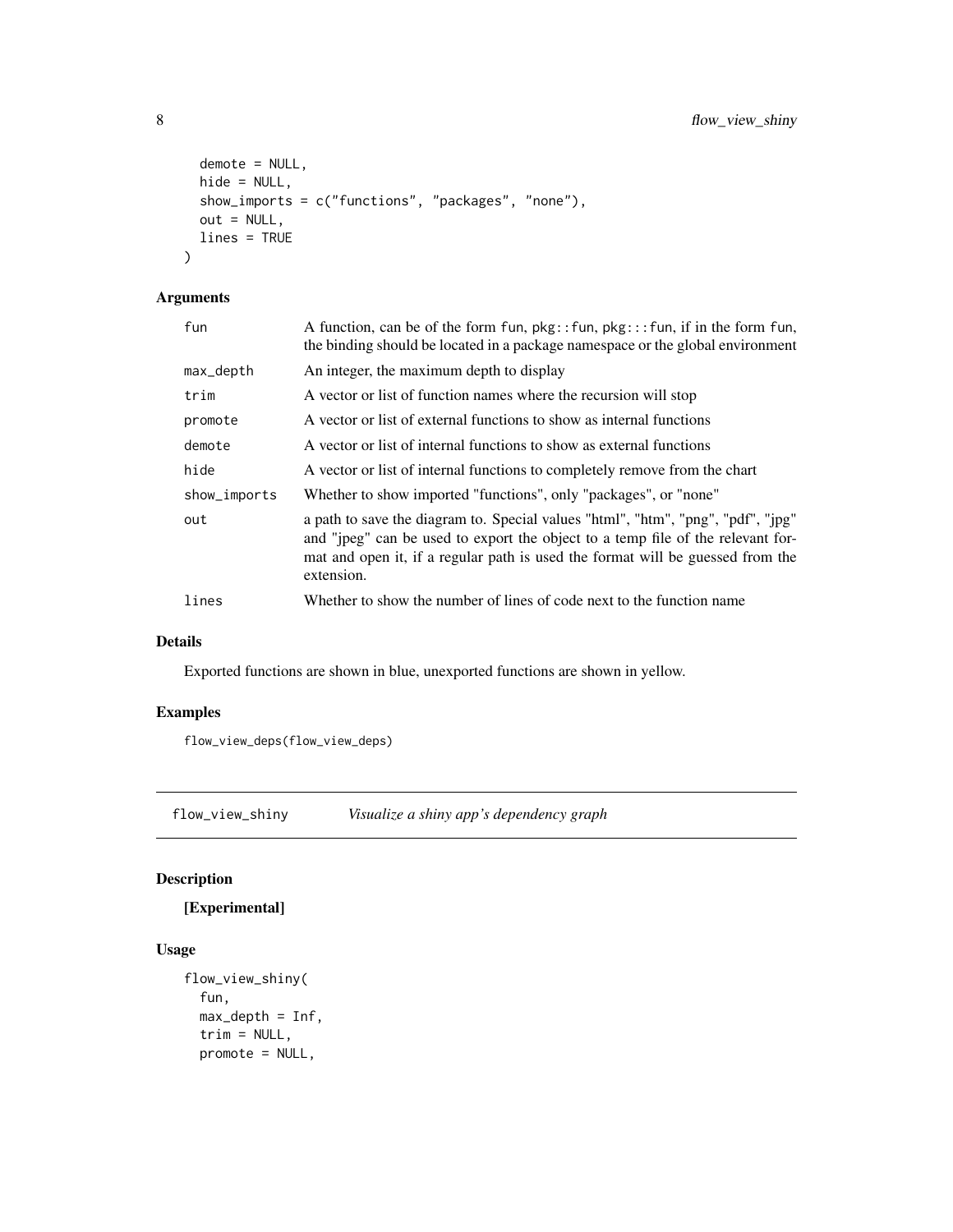# <span id="page-8-0"></span>flow\_view\_vars 9

```
demote = NULL,
hide = NULL,
show_imports = c("functions", "packages", "none"),
out = NULL,lines = TRUE,
pattern = "(_ui)|(_server)|(Ui)|(Server)|(UI)|(SERVER)"
```
#### Arguments

)

| fun          | The function that runs the app                                                                                                                                                                                                                                      |
|--------------|---------------------------------------------------------------------------------------------------------------------------------------------------------------------------------------------------------------------------------------------------------------------|
| max_depth    | An integer, the maximum depth to display                                                                                                                                                                                                                            |
| trim         | A vector or list of function names where the recursion will stop                                                                                                                                                                                                    |
| promote      | A vector or list of external functions to show as internal functions                                                                                                                                                                                                |
| demote       | A vector or list of internal functions to show as external functions                                                                                                                                                                                                |
| hide         | A vector or list of internal functions to completely remove from the chart                                                                                                                                                                                          |
| show_imports | Whether to show imported "functions", only "packages", or "none"                                                                                                                                                                                                    |
| out          | a path to save the diagram to. Special values "html", "htm", "png", "pdf", "jpg"<br>and "jpeg" can be used to export the object to a temp file of the relevant for-<br>mat and open it, if a regular path is used the format will be guessed from the<br>extension. |
| lines        | Whether to show the number of lines of code next to the function name                                                                                                                                                                                               |
| pattern      | A regular expression used to detect ui and server functions                                                                                                                                                                                                         |

#### Details

A wrapper around flow\_view\_deps which demotes every object that is not a server function, a ui function or a function calling either. What is or isn't considered as a server or ui function depends on a regular expression provided through the pattern argument.

#### Examples

```
if (requireNamespace("esquisse", quietly = TRUE)) {
 flow_view_shiny(esquisse::esquisser, show_imports = "none")
}
```
flow\_view\_vars *Draw the dependencies of variables in a function*

# Description

### [Experimental]

This draws the dependencies between variables. This function is useful to detect dead code and variable clusters. By default the variable is shown a new time when it's overwritten or modified, this can be changed by setting expand to FALSE.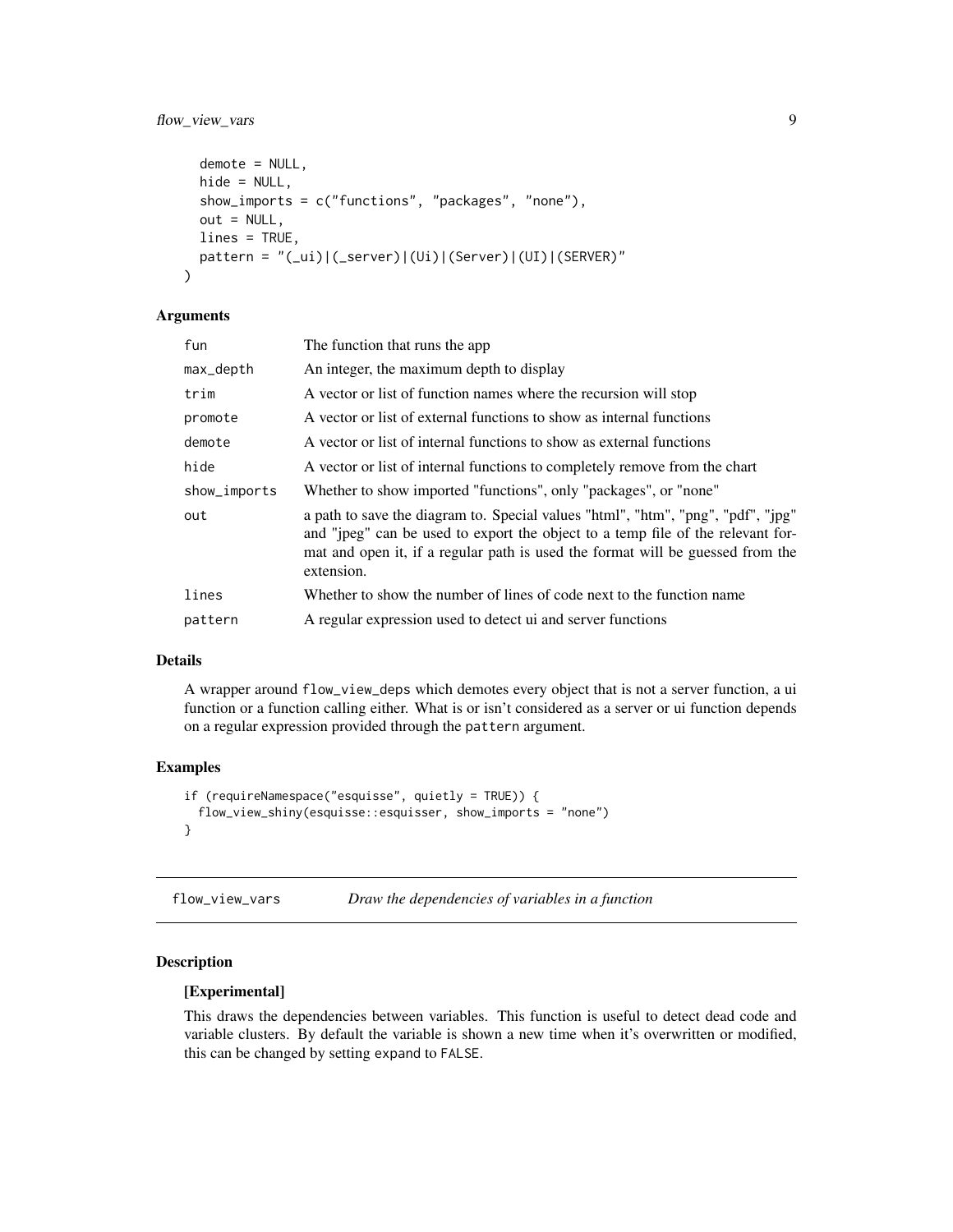#### Usage

```
flow_view_vars(
  x,
  expand = TRUE,refactor = c("refactored", "original"),
 out = NULL)
```
#### Arguments

| x        | The function, script or expression to draw                                                                                                                                                                                                                          |
|----------|---------------------------------------------------------------------------------------------------------------------------------------------------------------------------------------------------------------------------------------------------------------------|
| expand   | A boolean, if FALSE a variable name is only shown once, else (the default) it's<br>repeated and suffixed with a number of $\star$                                                                                                                                   |
| refactor | If using 'refactor' package, whether to consider original or refactored code                                                                                                                                                                                        |
| out      | a path to save the diagram to. Special values "html", "htm", "png", "pdf", "ipg"<br>and "jpeg" can be used to export the object to a temp file of the relevant for-<br>mat and open it, if a regular path is used the format will be guessed from the<br>extension. |

#### Details

Colors and lines are to be understood as follows:

- The function is blue
- The arguments are green
- The variables starting as constants are yellow
- The dead code or pure side effect branches are orange and dashed
- dashed lines represent how variables are undirectly impacted by control flow conditions, for instance the expression if ( $z = 1$ )  $x \le y$  would give you a full arrow from y to x and a dashed arrow from z to x

expand = TRUE gives a sense of the chronology, and keep separate the unrelated uses of temp variables. expand = FALSE is more compact and shows you directly what variables might impact a given variable, and what variables it impacts.

This function will work best if the function doesn't draw from or assign to other environments and doesn't use assign() or attach(). The output might be polluted by variable names found in some lazily evaluated function arguments. We ignore variable names found in calls to quote  $()$  and  $\sim$  as well as nested function definitions, but complete robustness is probably impossible.

The diagram assumes that for / while / repeat loops were at least run once, if a value is modified in a branch of an if call (or both branches) and expand is TRUE, the modified variable(s) will point to a new one at the end of the ìf call.

#### Value

Called for side effects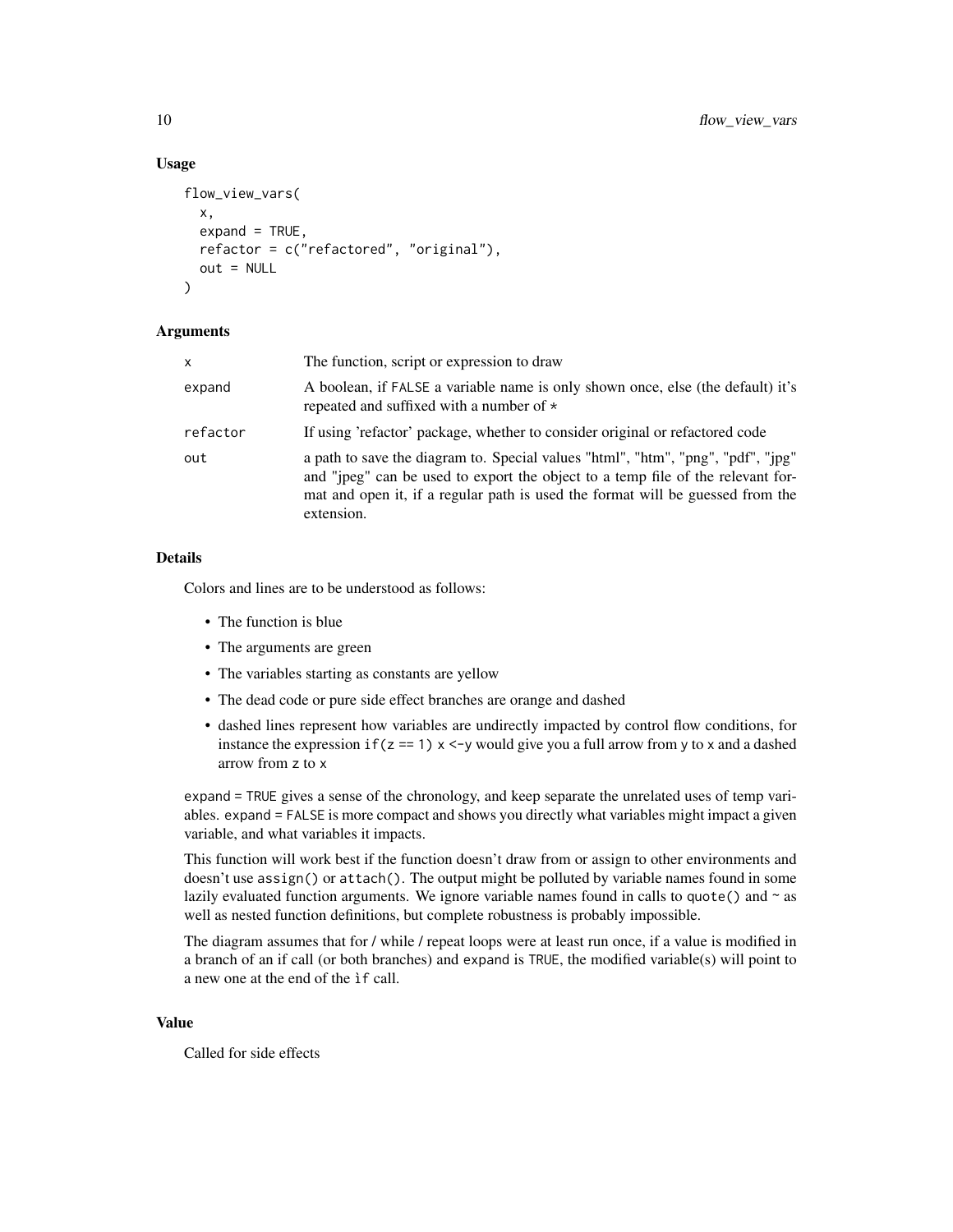flow\_view\_vars 11

# Examples

flow\_view\_vars(ave)